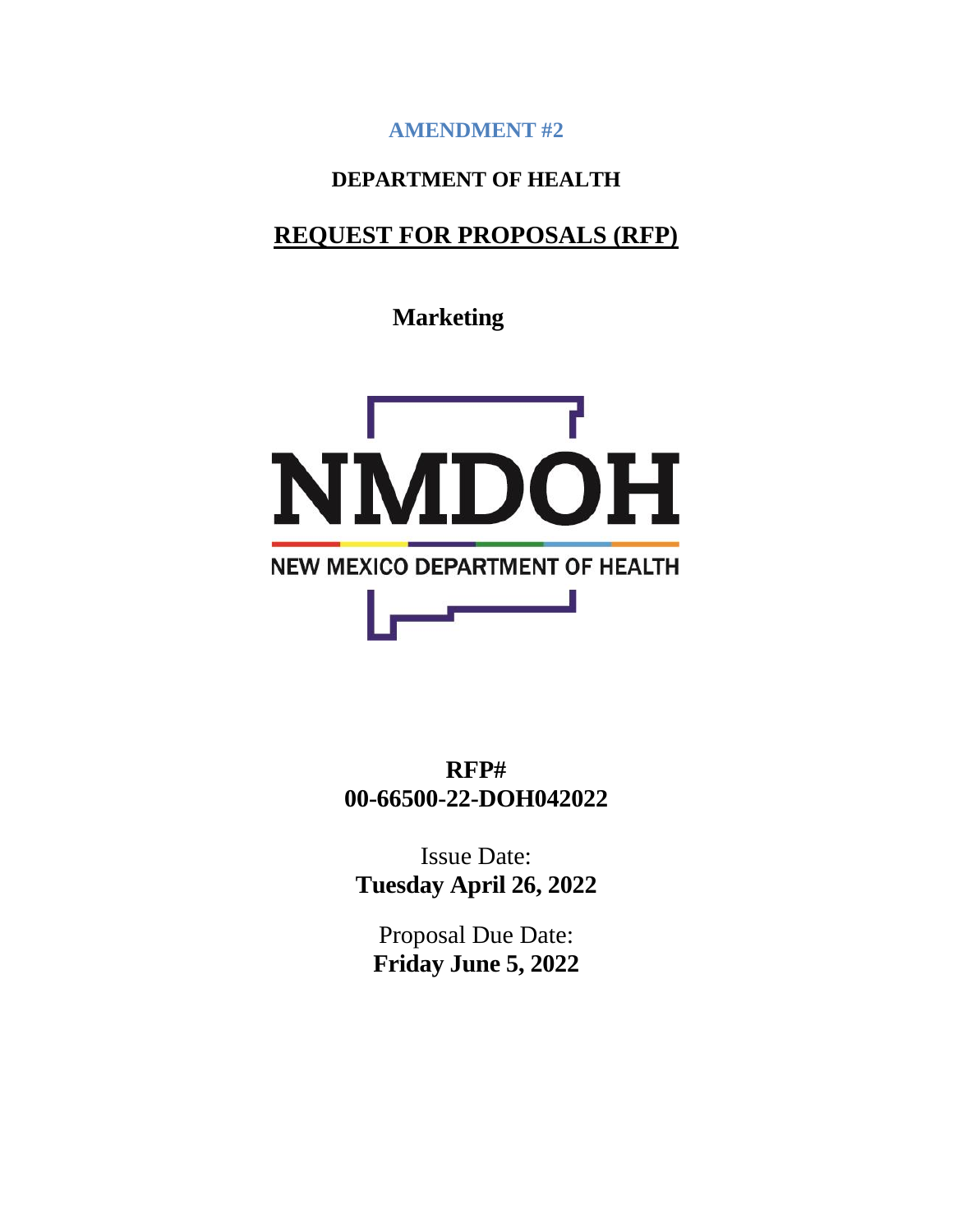This Amendment No. Two (02) serves to modify the following section on the specified pages of the RFP:

# **APPENDIX C; Draft Contract;**

### STATE OF NEW MEXICO

#### **(DEPARTMENT OF HEALTH)**

#### PROFESSIONAL SERVICES CONTRACT **#\_\_\_\_\_\_\_\_\_\_\_\_\_\_\_\_\_\_\_\_\_\_\_\_\_**

THIS AGREEMENT is made and entered into by and between the State of New Mexico, DEPARTMENT OF HEALTH, hereinafter referred to as the "Agency," and **NAME OF CONTRACTOR**, hereinafter referred to as the "Contractor," and is effective as of the date set forth below upon which it is executed by the General Services Department/State Purchasing Division (GSD/SPD Contracts Review Bureau).

### IT IS AGREED BETWEEN THE PARTIES:

### **1. Scope of Work.**

The Contractor shall perform the following work:

{Must add the following if this agreement engages anyone subject to the background check requirements}

[Complete a background check for each Caregiver to include New Mexico's Statutory Caregiver's Criminal History Background Records Check, through the New Mexico Department of Health, Division of Health Improvement as required in Sections 29-17-1 to -5, NMSA 1978 and 7.1.9 NMAC, "Caregivers Criminal History Screening Requirements"; or for all operators, staff and employees and prospective operators, staff and employees of child care facilities through the New Mexico Department of Children, Youth and Families as required in Sections 32A-15-1 to -4, NMSA 1978 and 8.8.3 NMAC, "Governing Background Checks and Employment History Verification"; as applicable.

### **2. Compensation***.*

A. The Agency shall pay to the Contractor in full payment for services satisfactorily performed at the rate of dollars (\$  $\qquad$  ) per hour (OR BASED UPON DELIVERABLES, MILESTONES, BUDGET, ETC.), such compensation not to exceed (AMOUNT), excluding gross receipts tax. The New Mexico gross receipts tax levied on the amounts payable under this Agreement totaling (AMOUNT) shall be paid by the Agency to the Contractor. **The total amount payable to the Contractor under this Agreement, including gross receipts tax and expenses, shall not exceed (AMOUNT). This amount is a maximum and not a guarantee that the work assigned to be performed by Contractor under this Agreement shall equal the amount stated herein. The parties do not intend for the Contractor to continue to provide services without compensation when the total compensation amount is reached. Contractor is responsible for notifying the Agency when the services provided under this Agreement reach the total compensation amount. In no event will the Contractor be paid for services provided in excess of the total compensation amount without this Agreement being amended in writing prior to those services in excess of the total compensation amount being provided.**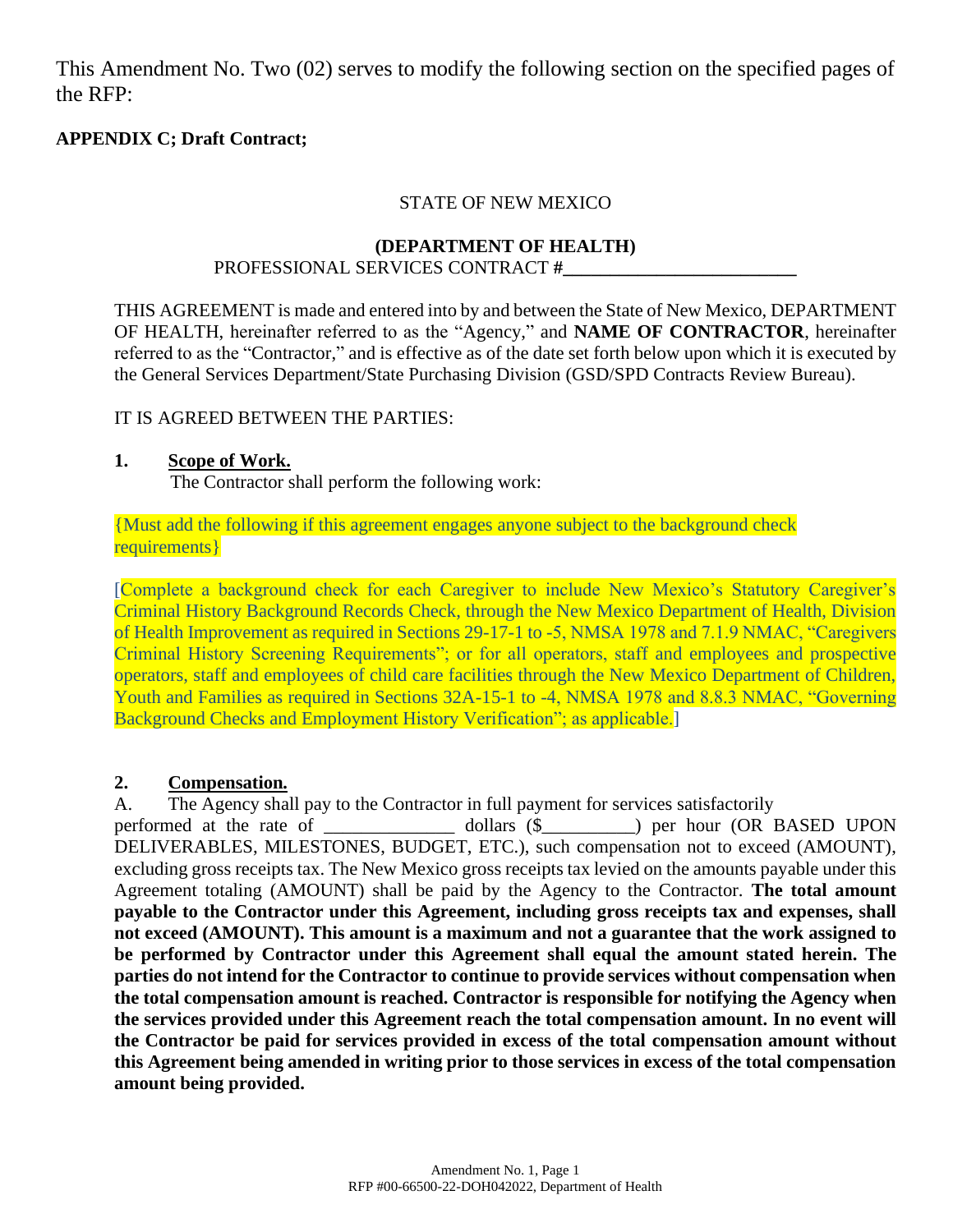B. Payment is subject to availability of funds pursuant to the Appropriations Paragraph set forth below and to any negotiations between the parties from year to year pursuant to Paragraph 1, Scope of Work, and to approval by the GSD/SPD. All invoices MUST BE received by the Agency no later than fifteen (15) days after the termination of the Fiscal Year in which the services were delivered. Invoices received after such date WILL NOT BE PAID.

### **(—OR—)**

### **(CHOICE – MULTI-YEAR)**

A. The Agency shall pay to the Contractor in full payment for services satisfactorily performed pursuant to the Scope of Work at the rate of dollars (\$  $\qquad$  ) in FYXX (USE FISCAL YEAR NUMBER TO DESCRIBE YEAR; DO NOT USE FY1, FY2, ETC.). The New Mexico gross receipts tax levied on the amounts payable under this Agreement in FYXX totaling (AMOUNT) shall be paid by the Agency to the Contractor. **The total amount payable to the Contractor under this Agreement, including gross receipts tax and expenses, shall not exceed (AMOUNT) in FYXX.**

### (REPEAT LANGUAGE SECTION (B) BELOW FOR EACH FISCAL YEAR COVERED BY THE AGREEMENT -- USE FISCAL YEAR NUMBER TO DESCRIBE EACH YEAR; DO NOT USE FY1, FY2, ETC.).

B. Payment in FYXX, FYXX, FYXX, and FYXX is subject to availability of funds pursuant to the Appropriations Paragraph set forth below and to any negotiations between the parties from year to year pursuant to Paragraph 1, Scope of Work, and to approval by the GSD/SPD. All invoices MUST BE received by the Agency no later than fifteen (15) days after the termination of the Fiscal Year in which the services were delivered. Invoices received after such date WILL NOT BE PAID.

# **(—OR—)**

### **(CHOICE – MULTI-YEAR WITHOUT DEFINING EACH FY BUDGET)**

A.The Agency shall pay to the Contractor in full payment for services satisfactorily performed at the rate of dollars (\$  $\qquad$  ) per hour (OR BASED UPON DELIVERABLES, MILESTONES, BUDGET, ETC.), such compensation not to exceed (AMOUNT), excluding gross receipts tax. The New Mexico gross receipts tax levied on the amounts payable under this Agreement totaling (AMOUNT) shall be paid by the Agency to the Contractor. **The total amount payable to the Contractor under this Agreement, including gross receipts tax and expenses, shall not exceed (AMOUNT). This amount is a maximum and not a guarantee that the work assigned to be performed by Contractor under this Agreement shall equal the amount stated herein. The parties do not intend for the Contractor to continue to provide services without compensation when the total compensation amount is reached. Contractor is responsible for notifying the Agency when the services provided under this Agreement reach the total compensation amount. In no event will the Contractor be paid for services provided in excess of the total compensation amount without this Agreement being amended in writing prior to those services in excess of the total compensation amount being provided.**

B. Payment in [Insert years as such: FY23, FY24, FY25, FY26] is subject to availability of funds pursuant to the Appropriations Paragraph set forth below and to any negotiations between the parties from year to year pursuant to Paragraph 1, Scope of Work, and to approval by the GSD/SPD. All invoices MUST BE received by the Agency no later than fifteen (15) days after the termination of the Fiscal Year in which the services were delivered. Invoices received after such date WILL NOT BE PAID.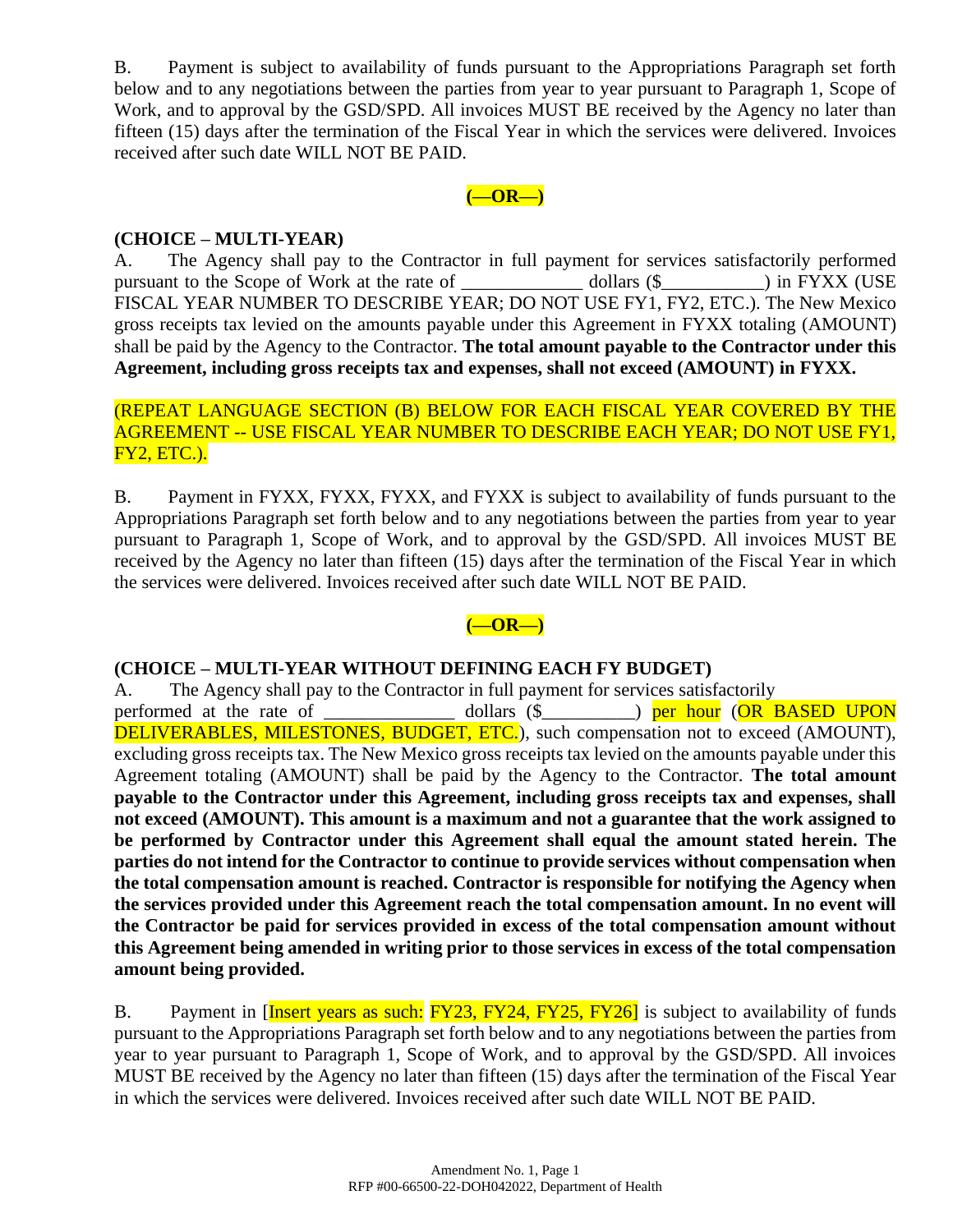C. Contractor must submit a detailed statement accounting for all services performed and expenses incurred. If the Agency finds that the services are not acceptable, within thirty days after the date of receipt of written notice from the Contractor that payment is requested, it shall provide the Contractor a letter of exception explaining the defect or objection to the services, and outlining steps the Contractor may take to provide remedial action. Upon certification by the Agency that the services have been received and accepted, payment shall be tendered to the Contractor within thirty days after the date of acceptance. If payment is made by mail, the payment shall be deemed tendered on the date it is postmarked. However, the agency shall not incur late charges, interest, or penalties for failure to make payment within the time specified herein.

# **3. Term.**

THIS AGREEMENT SHALL NOT BECOME EFFECTIVE UNTIL APPROVED BY THE GSD/SPD Contracts Review Bureau. This Agreement shall terminate on **(DATE)** unless terminated pursuant to paragraph 4 (Termination), or paragraph 5 (Appropriations). In accordance with NMSA 1978, § 13-1-150, no contract term for a professional services contract, including extensions and renewals, shall exceed four years, except as set forth in NMSA 1978, § 13-1-150.

# **4. Termination.**

A. Grounds. The Agency may terminate this Agreement for convenience or cause. The Contractor may only terminate this Agreement based upon the Agency's uncured, material breach of this Agreement.

B. Notice; Agency Opportunity to Cure.

1. Except as otherwise provided in Paragraph (4)(B)(3), the Agency shall give Contractor written notice of termination at least thirty (30) days prior to the intended date of termination.

2. Contractor shall give Agency written notice of termination at least thirty (30) days prior to the intended date of termination, which notice shall (i) identify all the Agency's material breaches of this Agreement upon which the termination is based and (ii) state what the Agency must do to cure such material breaches. Contractor's notice of termination shall only be effective (i) if the Agency does not cure all material breaches within the thirty (30) day notice period or (ii) in the case of material breaches that cannot be cured within thirty (30) days, the Agency does not, within the thirty (30) day notice period, notify the Contractor of its intent to cure and begin with due diligence to cure the material breach.

3. Notwithstanding the foregoing, this Agreement may be terminated immediately upon written notice to the Contractor (i) if the Contractor becomes unable to perform the services contracted for, as determined by the Agency; (ii) if, during the term of this Agreement, the Contractor is suspended or debarred by the State Purchasing Agent; or (iii) the Agreement is terminated pursuant to Paragraph 5, "Appropriations", of this Agreement.

C. Liability. Except as otherwise expressly allowed or provided under this Agreement, the Agency's sole liability upon termination shall be to pay for acceptable work performed prior to the Contractor's receipt or issuance of a notice of termination; provided, however, that a notice of termination shall not nullify or otherwise affect either party's liability for pre-termination defaults under or breaches of this Agreement. The Contractor shall submit an invoice for such work within thirty (30) days of receiving or sending the notice of termination. *THIS PROVISION IS NOT EXCLUSIVE AND DOES NOT WAIVE THE AGENCY'S OTHER LEGAL RIGHTS AND REMEDIES CAUSED BY THE CONTRACTOR'S DEFAULT/BREACH OF THIS AGREEMENT.*

D. Termination Management. If this agreement is terminated pursuant to its provisions, or if the parties mutually agree to discontinue their contractual relationship, or upon expiration of the term of the AGREEMENT, immediately upon expiration or receipt by either the Agency or the Contractor of notice of termination of this Agreement, the Contractor shall: 1) not incur any further obligations for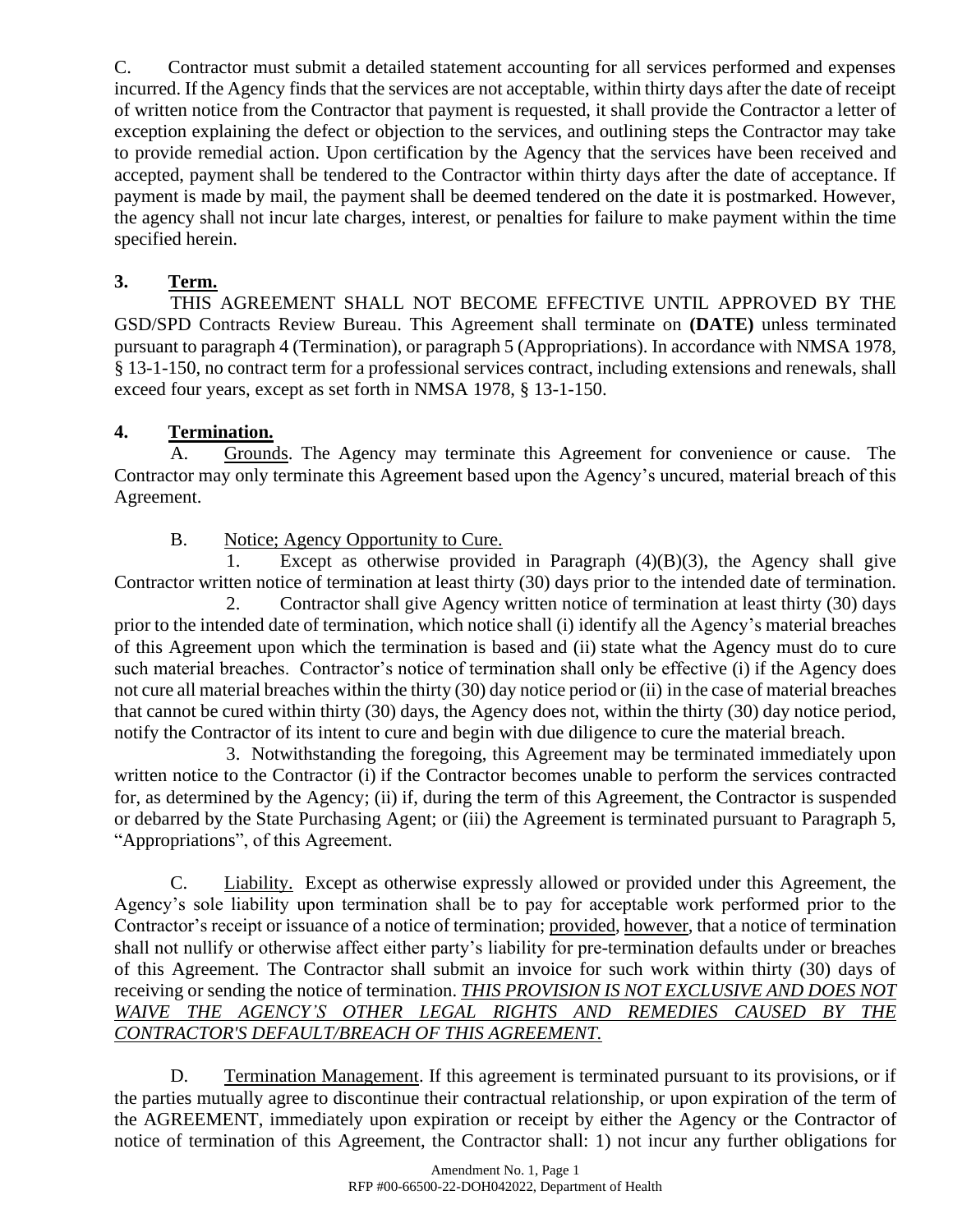salaries, services or any other expenditure of funds under this Agreement without written approval of the Agency, except as provided in part (4) of this paragraph, below; 2) comply with all directives issued by the Agency in the notice of termination as to the performance of work under this Agreement; and 3) take such action as the Agency shall direct for the protection, preservation, retention or transfer of all property titled to the Agency and records generated under this Agreement. and 4) if providing health services or client support as part of the scope of work of this agreement, continue to provide essential services and supports to ensure the health and safety of individual clients as directed by the Agency during the period of termination management. This requirement is not avoided by an inadvertent expiration of term for the agreement. In this event the Agency may temporarily extend the term, enter into a new short-term agreement or otherwise enter into an agreement, consistent with the New Mexico Procurement Code until all transition of services are completed. As of the date of termination of this agreement, the Contractor shall furnish to the Agency: (a) a complete detailed inventory of nonexpendable Agency property or equipment provided to or purchased by the Contractor with agreement funds as defined in Article 31 (Property) of this agreement, and (b) a final closing of the financial records and books of accounts which were required to be kept by the Contractor under the provisions of this agreement regarding financial records. Any non-expendable personal property or equipment provided to or purchased by the Contractor with contract funds shall become property of the Agency upon termination and shall be submitted to the agency as soon as practicable.

### **5***.* **Appropriations.**

The terms of this Agreement are contingent upon sufficient appropriations and authorization being made by the Legislature of New Mexico for the performance of this Agreement. If sufficient appropriations and authorization are not made by the Legislature, this Agreement shall terminate immediately upon written notice being given by the Agency to the Contractor. The Agency's decision as to whether sufficient appropriations are available shall be accepted by the Contractor and shall be final. If the Agency proposes an amendment to the Agreement to unilaterally reduce funding, the Contractor shall have the option to terminate the Agreement or to agree to the reduced funding, within thirty (30) days of receipt of the proposed amendment.

### **6. Status of Contractor.**

The Contractor and its agents and employees are independent contractors performing professional services for the Agency and are not employees of the State of New Mexico. The Contractor and its agents and employees shall not accrue leave, retirement, insurance, bonding, use of state vehicles, or any other benefits afforded to employees of the State of New Mexico as a result of this Agreement. The Contractor acknowledges that all sums received hereunder are reportable by the Contractor for tax purposes, including without limitation, self-employment and business income tax. The Contractor agrees not to purport to bind the State of New Mexico unless the Contractor has express written authority to do so, and then only within the strict limits of that authority.

### **7. Assignment.**

The Contractor shall not assign or transfer any interest in this Agreement or assign any claims for money due or to become due under this Agreement without the prior written approval of the Agency.

### **8. Subcontracting.**

The Contractor shall not subcontract any portion of the services to be performed under this Agreement without the prior written approval of the Agency. No such subcontract shall relieve the primary Contractor from its obligations and liabilities under this Agreement, nor shall any subcontract obligate direct payment from the Procuring Agency.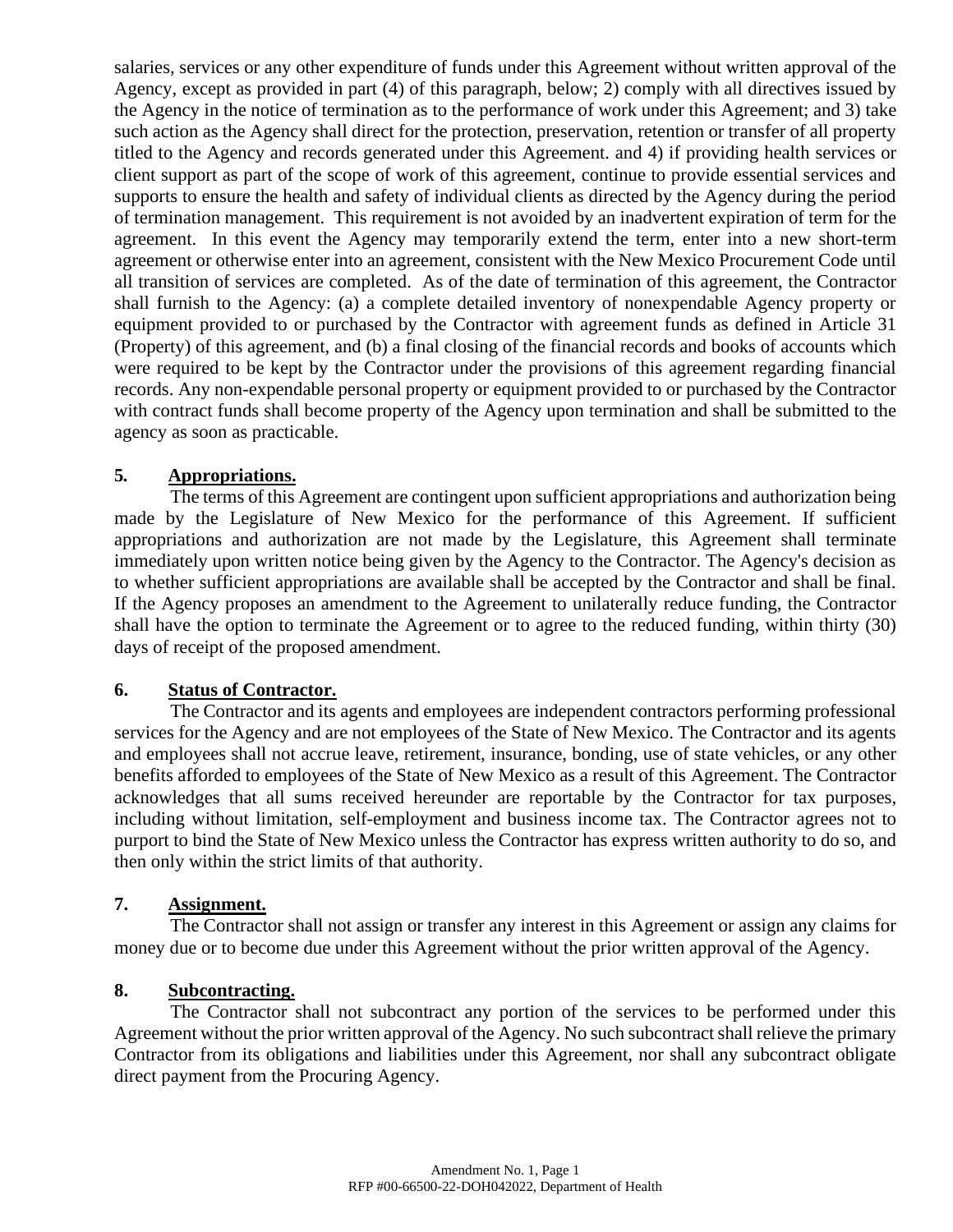# **9. Release.**

Final payment of the amounts due under this Agreement shall operate as a release of the Agency, its officers and employees, and the State of New Mexico from all liabilities, claims and obligations whatsoever arising from or under this Agreement.

# **10. Confidentiality.**

Any confidential information provided to or developed by the Contractor in the performance of this Agreement shall be kept confidential and shall not be made available to any individual or organization by the Contractor without the prior written approval of the Agency.

[If the Contractor is to provide health care services, add the following section]

The Contractor shall maintain complete confidential records for the benefit of clients, sufficient to fulfill the provisions of the Scope of Work, and to document the services rendered under the Scope of Work. All records maintained pursuant to this provision shall be available for inspection by the DOH.

[If the Contractor is to have access to PHI, add the following section]

The Contractor shall comply with the Federal Health Insurance Portability and Accountability Act (HIPAA) of 1996, the Health Information Technology for Economic and Clinical Health Act of 2009 (HITECH Act) and applicable regulations and all other State and Federal rules, regulations and laws protecting the confidentiality of information.

[If the Contractor is to have access to PHI for purposes other than treatment, add the following provision] If the Contractor may reasonably be expected to have access to Agency's Protected Health Information (PHI) and will perform business associate functions as defined by HIPAA, Contractor shall execute the HIPAA/HITECH Business Associate Agreement as a separately executed mandatory agreement which is hereby incorporated by reference into and made part of this agreement. Failure to execute the HIPAA/HITECH Business Associate Agreement when required by the Agency shall constitute grounds for termination of this agreement in accordance with Article 4 (Termination) of this agreement.

### **11. Product of Service -- Copyright.**

A. All materials developed or acquired by the Contractor under this Agreement shall become the property of the State of New Mexico and shall be delivered to the Agency no later than the termination date of this Agreement. Nothing developed or produced, in whole or in part, by the Contractor under this Agreement shall be the subject of an application for copyright or other claim of ownership by or on behalf of the Contractor.

B. Client information developed under this agreement may not be used by the Contractor or be transferred to a third party in any form, including aggregate data, without the express written permission of the Agency, except to fulfill the provisions of the Scope of Work under this agreement.

### **12. Conflict of Interest; Governmental Conduct Act.**

A. The Contractor represents and warrants that it presently has no interest and, during the term of this Agreement, shall not acquire any interest, direct or indirect, which would conflict in any manner or degree with the performance or services required under the Agreement.

B. The Contractor further represents and warrants that it has complied with, and, during the term of this Agreement, will continue to comply with, and that this Agreement complies with all applicable provisions of the Governmental Conduct Act, Chapter 10, Article 16 NMSA 1978. Without in anyway limiting the generality of the foregoing, the Contractor specifically represents and warrants that:

1) in accordance with NMSA 1978, § 10-16-4.3, the Contractor does not employ, has not employed, and will not employ during the term of this Agreement any Agency employee while such employee was or is employed by the Agency and participating directly or indirectly in the Agency's contracting process;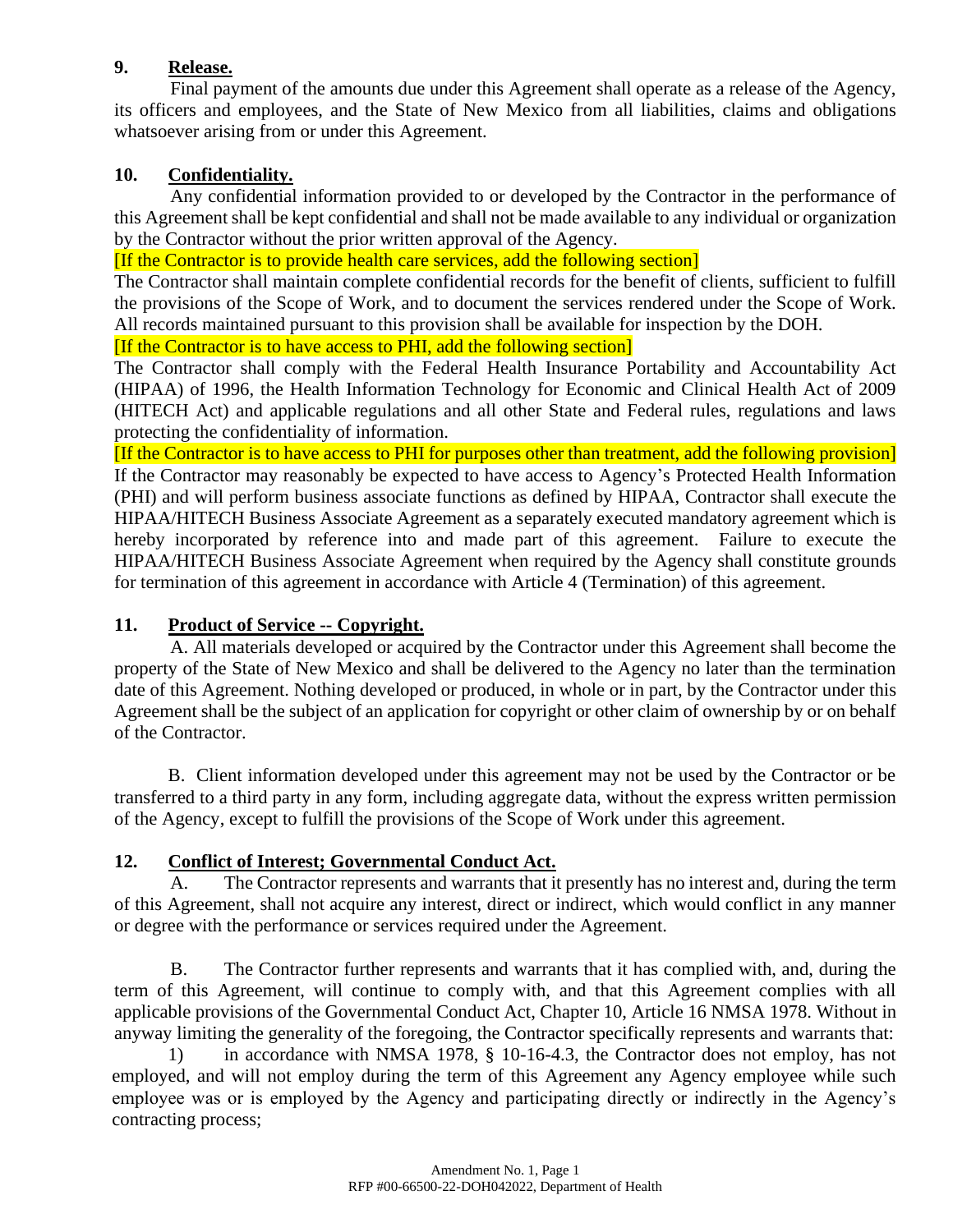2) this Agreement complies with NMSA 1978, § 10-16-7(A) because (i) the Contractor is not a public officer or employee of the State; (ii) the Contractor is not a member of the family of a public officer or employee of the State; (iii) the Contractor is not a business in which a public officer or employee or the family of a public officer or employee has a substantial interest; or (iv) if the Contractor is a public officer or employee of the State, a member of the family of a public officer or employee of the State, or a business in which a public officer or employee of the State or the family of a public officer or employee of the State has a substantial interest, public notice was given as required by NMSA 1978, § 10-16-7(A) and this Agreement was awarded pursuant to a competitive process;

3) in accordance with NMSA 1978, § 10-16-8(A), (i) the Contractor is not, and has not been represented by, a person who has been a public officer or employee of the State within the preceding year and whose official act directly resulted in this Agreement and (ii) the Contractor is not, and has not been assisted in any way regarding this transaction by, a former public officer or employee of the State whose official act, while in State employment, directly resulted in the Agency's making this Agreement;

4) this Agreement complies with NMSA 1978, § 10-16-9(A)because (i) the Contractor is not a legislator; (ii) the Contractor is not a member of a legislator's family; (iii) the Contractor is not a business in which a legislator or a legislator's family has a substantial interest; or (iv) if the Contractor is a legislator, a member of a legislator's family, or a business in which a legislator or a legislator's family has a substantial interest, disclosure has been made as required by NMSA 1978, § 10-16-7(A), this Agreement is not a sole source or small purchase contract, and this Agreement was awarded in accordance with the provisions of the Procurement Code;

5) in accordance with NMSA 1978, § 10-16-13, the Contractor has not directly participated in the preparation of specifications, qualifications or evaluation criteria for this Agreement or any procurement related to this Agreement; and

6) in accordance with NMSA 1978, § 10-16-3 and § 10-16-13.3, the Contractor has not contributed, and during the term of this Agreement shall not contribute, anything of value to a public officer or employee of the Agency.

C. Contractor's representations and warranties in Paragraphs A and B of this Article 12 are material representations of fact upon which the Agency relied when this Agreement was entered into by the parties. Contractor shall provide immediate written notice to the Agency if, at any time during the term of this Agreement, Contractor learns that Contractor's representations and warranties in Paragraphs A and B of this Article 12 were erroneous on the effective date of this Agreement or have become erroneous by reason of new or changed circumstances. If it is later determined that Contractor's representations and warranties in Paragraphs A and B of this Article 12 were erroneous on the effective date of this Agreement or have become erroneous by reason of new or changed circumstances, in addition to other remedies available to the Agency and notwithstanding anything in the Agreement to the contrary, the Agency may immediately terminate the Agreement.

D. All terms defined in the Governmental Conduct Act have the same meaning in this Article 12(B).

# **13. Amendment.**

A. This Agreement shall not be altered, changed or amended except by instrument in writing executed by the parties hereto and all other required signatories. From time to time and in accordance with changes in state and Agency policy, this agreement shall be amended to comport with current policy, rules, regulations, and law.

B. If the Agency proposes an amendment to the Agreement to unilaterally reduce funding due to budget or other considerations, the Contractor shall, within thirty (30) days of receipt of the proposed Amendment, have the option to terminate the Agreement, pursuant to the termination provisions as set forth in Article 4 herein, or to agree to the reduced funding.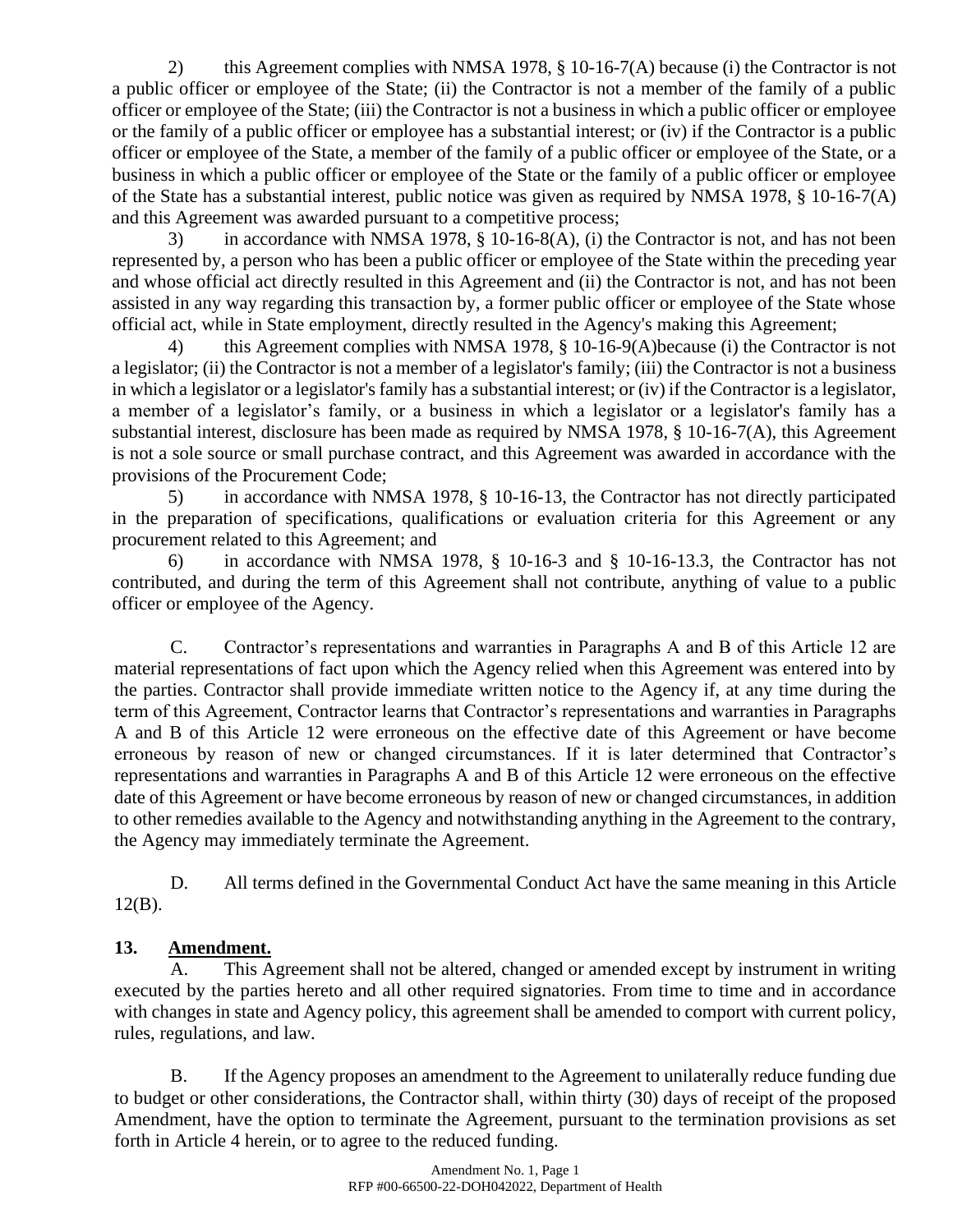### **14. Merger.**

This Agreement incorporates all the Agreements, covenants and understandings between the parties hereto concerning the subject matter hereof, and all such covenants, Agreements and understandings have been merged into this written Agreement. No prior Agreement or understanding, oral or otherwise, of the parties or their agents shall be valid or enforceable unless embodied in this Agreement.

### **15. Penalties for violation of law.**

The Procurement Code, NMSA 1978 §§ 13-1-28 through 13-1-199, imposes civil and criminal penalties for its violation. In addition, the New Mexico criminal statutes impose felony penalties for illegal bribes, gratuities and kickbacks.

# **16. Equal Opportunity Compliance.**

The Contractor agrees to abide by all federal and state laws and rules and regulations, and executive orders of the Governor of the State of New Mexico, pertaining to equal employment opportunity. In accordance with all such laws of the State of New Mexico, the Contractor assures that no person in the United States shall, on the grounds of race, religion, color, national origin, ancestry, sex, age, physical or mental handicap, or serious medical condition, spousal affiliation, sexual orientation or gender identity, be excluded from employment with or participation in, be denied the benefits of, or be otherwise subjected to discrimination under any program or activity performed under this Agreement. If Contractor is found not to be in compliance with these requirements during the life of this Agreement, Contractor agrees to take appropriate steps to correct these deficiencies.

# **17. Applicable Law.**

The laws of the State of New Mexico shall govern this Agreement, without giving effect to its choice of law provisions. Venue shall be proper only in a New Mexico court of competent jurisdiction in accordance with NMSA 1978, § 38-3-1 (G). By execution of this Agreement, Contractor acknowledges and agrees to the jurisdiction of the courts of the State of New Mexico over any and all lawsuits arising under or out of any term of this Agreement.

### **18. Workers Compensation.**

The Contractor agrees to comply with state laws and rules applicable to workers compensation benefits for its employees. If the Contractor fails to comply with the Workers Compensation Act and applicable rules when required to do so, this Agreement may be terminated by the Agency.

### **19***.* **Records and Financial Audit.**

A. The Contractor shall maintain detailed time and expenditure records that indicate the date; time, nature and cost of services rendered during the agreement's term and effect and retain them for a period of three (3) years from the date of final payment under this agreement. The records shall be subject to inspection by the Agency, the Department of Finance and Administration and the State Auditor. The Agency shall have the right to audit billings both before and after payment. Payment under this agreement shall not foreclose the right of the Agency to recover excessive or illegal payments.

B. The Contractor receiving state or federal funds from the Agency shall comply, if applicable, with auditing requirements under the Single Audit Act (31 U.S.C. §7501, et seq.) and the New Mexico State Auditor's rules and regulations. If the Contractor is determined to be a sub recipient and not a vendor under the federal Single Audit Act, the Contractor shall comply with the audit requirements of the Single Audit Act. This includes the Contractor retaining its financial records for a period five years after the time the audit was released.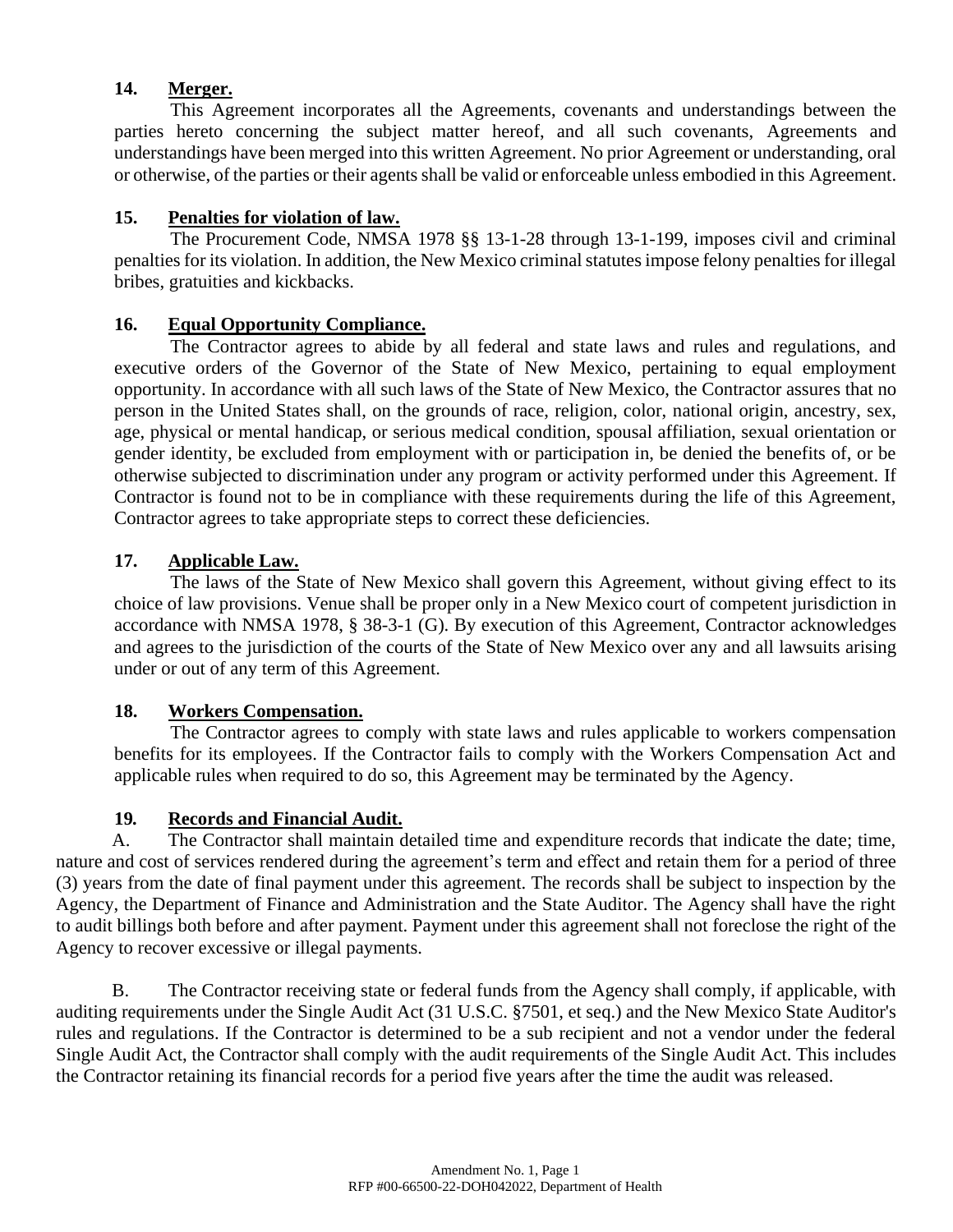C. If the Contractor receives more than \$750,000 in federal funding, or more than \$750,000 from the Agency, in any single fiscal year, the Contractor shall prepare annual financial statements and obtain an audit of, or an opinion on, the financial statements from an external Certified Public Accountant.

D. The Contractor shall maintain the financial statements for a period of no less than six years and shall make the financial statements and the CPA's audit or opinion available to the Agency upon request.

E. Applicable annual financial reports shall be submitted to the Agency no later than six months following the close of the Contractor's fiscal year.

F. To ensure proper delivery and receipt, the Contractor shall submit their annual audit report or financial reports (if no audit was required to):

> Department of Health Financial Accounting Bureau Chief Suite N-3150 P.O. Box 26110 Santa Fe, New Mexico 87502-6110

G. The Agency may take corrective action as deemed necessary for Contractor's failure to comply with 19- A through 19-F above. Corrective action may include, but is not limited to, termination of agreement and preclusion from engaging Contractor in the future.

### **20. Indemnification.**

The Contractor shall defend, indemnify and hold harmless the Agency and the State of New Mexico from all actions, proceeding, claims, demands, costs, damages, attorneys' fees and all other liabilities and expenses of any kind from any source which may arise out of the performance of this Agreement, caused by the negligent act or failure to act of the Contractor, its officers, employees, servants, subcontractors or agents, or if caused by the actions of any client of the Contractor resulting in injury or damage to persons or property during the time when the Contractor or any officer, agent, employee, servant or subcontractor thereof has or is performing services pursuant to this Agreement. In the event that any action, suit or proceeding related to the services performed by the Contractor or any officer, agent, employee, servant or subcontractor under this Agreement is brought against the Contractor, the Contractor shall, as soon as practicable but no later than two (2) days after it receives notice thereof, notify the legal counsel of the Agency and the Risk Management Division of the New Mexico General Services Department by certified mail.

### **21. New Mexico Employees Health Coverage.**

A. If Contractor has, or grows to, six (6) or more employees who work, or who are expected to work, an average of at least 20 hours per week over a six (6) month period during the term of the contract, Contractor certifies, by signing this agreement, to have in place, and agree to maintain for the term of the contract, health insurance for those employees and offer that health insurance to those employees if the expected annual value in the aggregate of any and all contracts between Contractor and the State exceed \$250,000 dollars.

B. Contractor agrees to maintain a record of the number of employees who have (a) accepted health insurance; (b) declined health insurance due to other health insurance coverage already in place; or (c) declined health insurance for other reasons. These records are subject to review and audit by a representative of the state.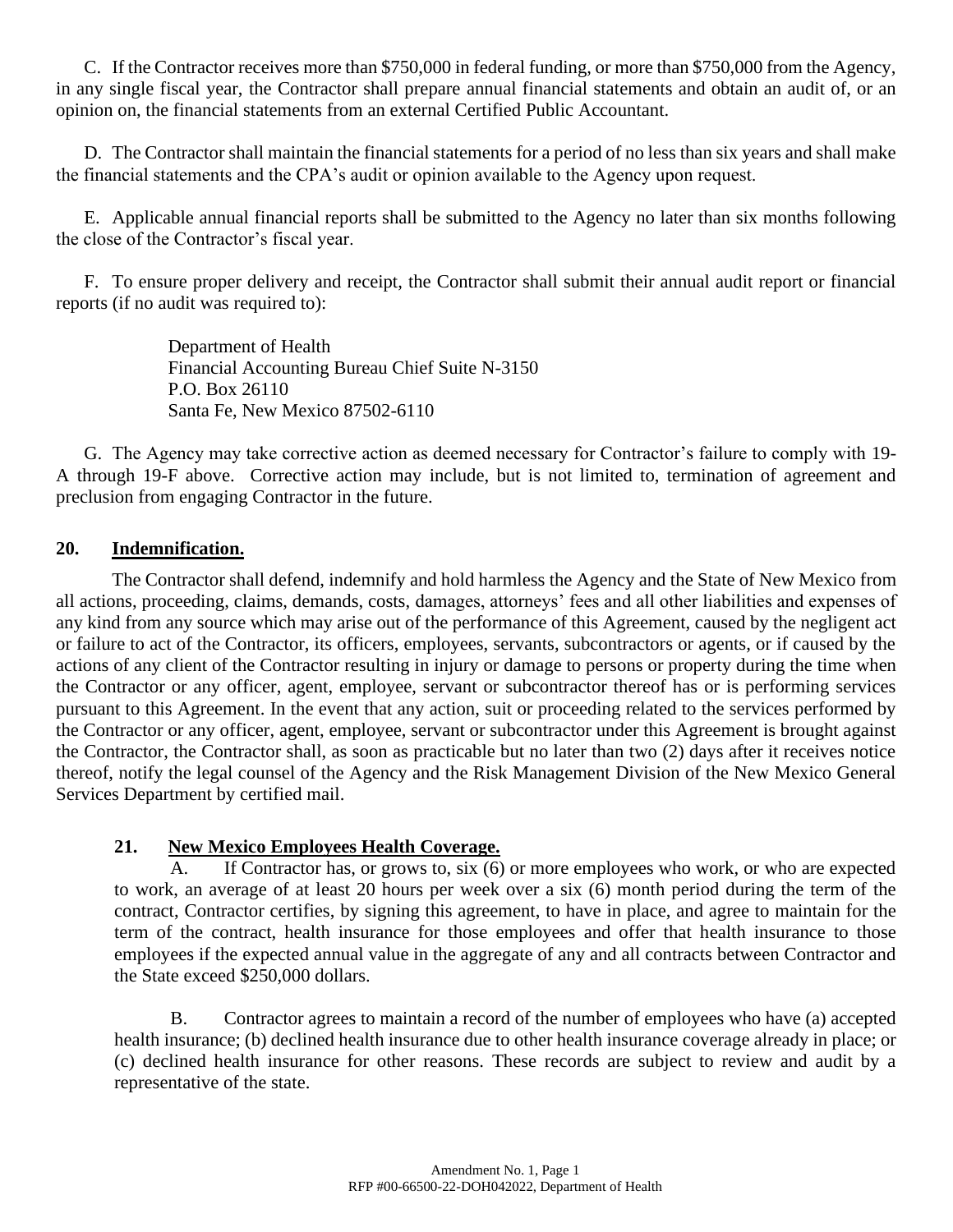C. Contractor agrees to advise all employees of the availability of State publicly financed health care coverage programs by providing each employee with, as a minimum, the following web site link to additional information: [https://bewellnm.com.](https://bewellnm.com/)

### **22. Invalid Term or Condition.**

If any term or condition of this Agreement shall be held invalid or unenforceable, the remainder of this Agreement shall not be affected and shall be valid and enforceable.

### **23. Enforcement of Agreement.**

A party's failure to require strict performance of any provision of this Agreement shall not waive or diminish that party's right thereafter to demand strict compliance with that or any other provision. No waiver by a party of any of its rights under this Agreement shall be effective unless express and in writing, and no effective waiver by a party of any of its rights shall be effective to waive any other rights.

### **24. Notices.**

Any notice required to be given to either party by this Agreement shall be in writing and shall be delivered in person, by courier service or by U.S. mail, either first class or certified, return receipt requested, postage prepaid, as follows:

To the Agency:

New Mexico Department of Health P.O. Box 26110 1190 St. Francis Drive, Santa Fe, NM 87502-6110

To the Contractor:

[insert name, address and email].

### **25. Authority.**

If Contractor is other than a natural person, the individual(s) signing this Agreement on behalf of Contractor represents and warrants that he or she has the power and authority to bind Contractor, and that no further action, resolution, or approval from Contractor is necessary to enter into a binding contract.

### **26. Licensure.**

The Contractor agrees to retain professional licensure, accreditation, credentialing or continuing education required to perform the scope of professional services provided for the Agency. The Contractor agrees to make evidence of licensure or other regulatory requirements for the scope of professional services available to the Agency if requested in writing.

### **27. Liability Insurance.**

The Contractor shall maintain professional and general liability insurance, as required, for all services provided under this agreement and Contractor shall supply evidence of such coverage upon the Agency's request.

### **28. Federal Grant or Other Federally Funded Agreements.**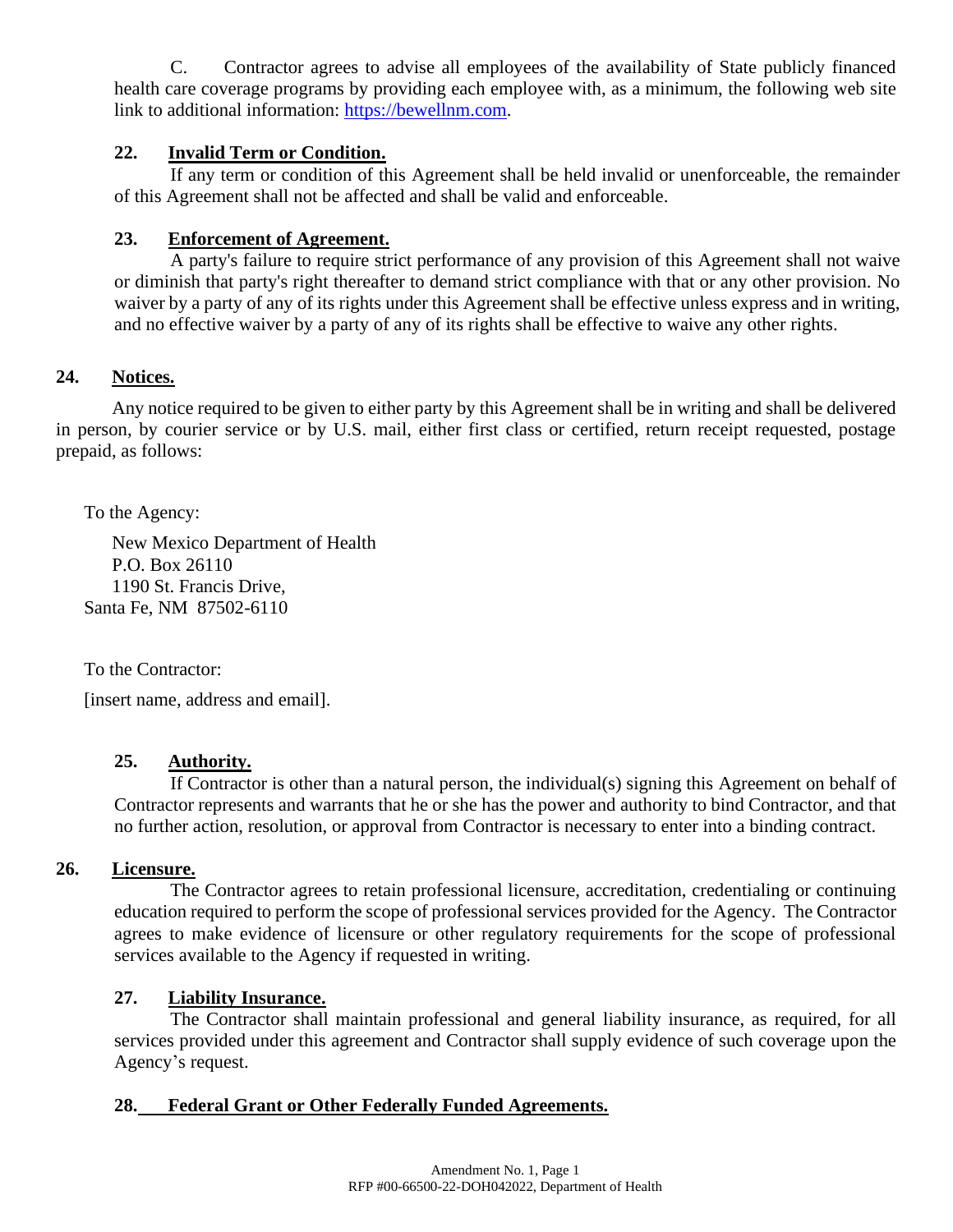A. Lobbying. The Contractor shall not use any funds provided under this agreement, either directly or indirectly, for the purpose of conducting lobbying activities or hiring a lobbyist or lobbyists on its behalf at the federal, state, or local government level, as defined in the Lobbyist Regulation Act, NMSA 1978, Sections 2- 11-1, *et. seq*., and applicable federal law. No federal appropriated funds can be paid or will be paid, by or on behalf of the Contractor, or any person for influencing or attempting to influence an officer or employee of any Department, a Member of Congress, an officer or employee of Congress, or an employee of a Member of Congress in connection with the awarding of any federal agreement, or the making of any federal grant, the making of any federal loan, the entering into of any cooperative agreement, or modification of any federal agreement, grant, loan, or cooperative agreement. If any funds other than federal appropriated funds have been paid or will be paid to any person influencing or attempting to influence an officer or employee of any Department, a Member of Congress, an officer or employee of Congress, or an employee of a Member of Congress in connection of any applicable federal agreement, grant, loan, or cooperative agreement, the Contractor shall complete and submit Standard Form LLL, "Disclosure Form to Report Lobbying," in accordance with its instructions.

B. Suspension and Debarment. For agreements that involve the expenditure of federal funds, each party represents that neither it, nor any of its management or any other employees or independent contractors who will have any involvement in the services or products supplied under this agreement, have been excluded from participation in any government healthcare program, debarred from or under any other federal program (including but not limited to debarment under the Generic Drug Enforcement Act), or convicted of any offense defined in 42 U.S.C. Section 1320a-7, and that it, its employees, and independent contractors are not otherwise ineligible for participation in federal healthcare or education programs. Further, each party represents that it is not aware of any such pending action(s) (including criminal actions) against it or its employees or independent contractors. Each party shall notify the other party immediately upon becoming aware of any pending or final action in any of these areas.

C. Political Activity. No funds hereunder shall be used for any partisan political activity or to further the election or defeat of any candidate for public office.

D. Grantor and Contractor Information.

1. If applicable, funding under this agreement is from the Catalog of Federal Domestic Assistance (CFDA) Program:

- i. CFDA Number  $\overline{XXX}$  CR N/A
- ii. Program Title **XXX\_\_\_\_\_\_\_\_\_\_\_. OR** N/A
- iii.  $AGENCY/OFFICE  $\overline{XXX}$  QR N/A$
- iv. GRANT NUMBER XXX CORN/A

2. CONTRACTOR'S Dun and Bradstreet Data Universal Numbering System Number (DUNS Number) is **XXX** COR N/A

E. Contractor Employee Whistleblower Rights and Requirement to Inform Employees of Whistleblower Rights (Sept. 2013)[Federal Grant funded projects only].

1. This agreement and employees working on this agreement will be subject to the whistleblower rights and remedies in the pilot program on Contractor employee whistleblower protections established at 41 U.S.C. 4712 by section 828 of the National Defense Authorization Act for Fiscal Year 2013 (Pub. L.112-239) and FAR 3.908.

2. The Contractor shall inform its employees in writing, in the predominant language of the workforce, of employee whistleblower rights and protections under 41 U.S.C. 4712, as described in section 3.908 of the Federal Acquisition Regulation.

3. The Contractor shall insert the substance of this clause, including this paragraph (3), in all subcontracts over the simplified acquisition threshold.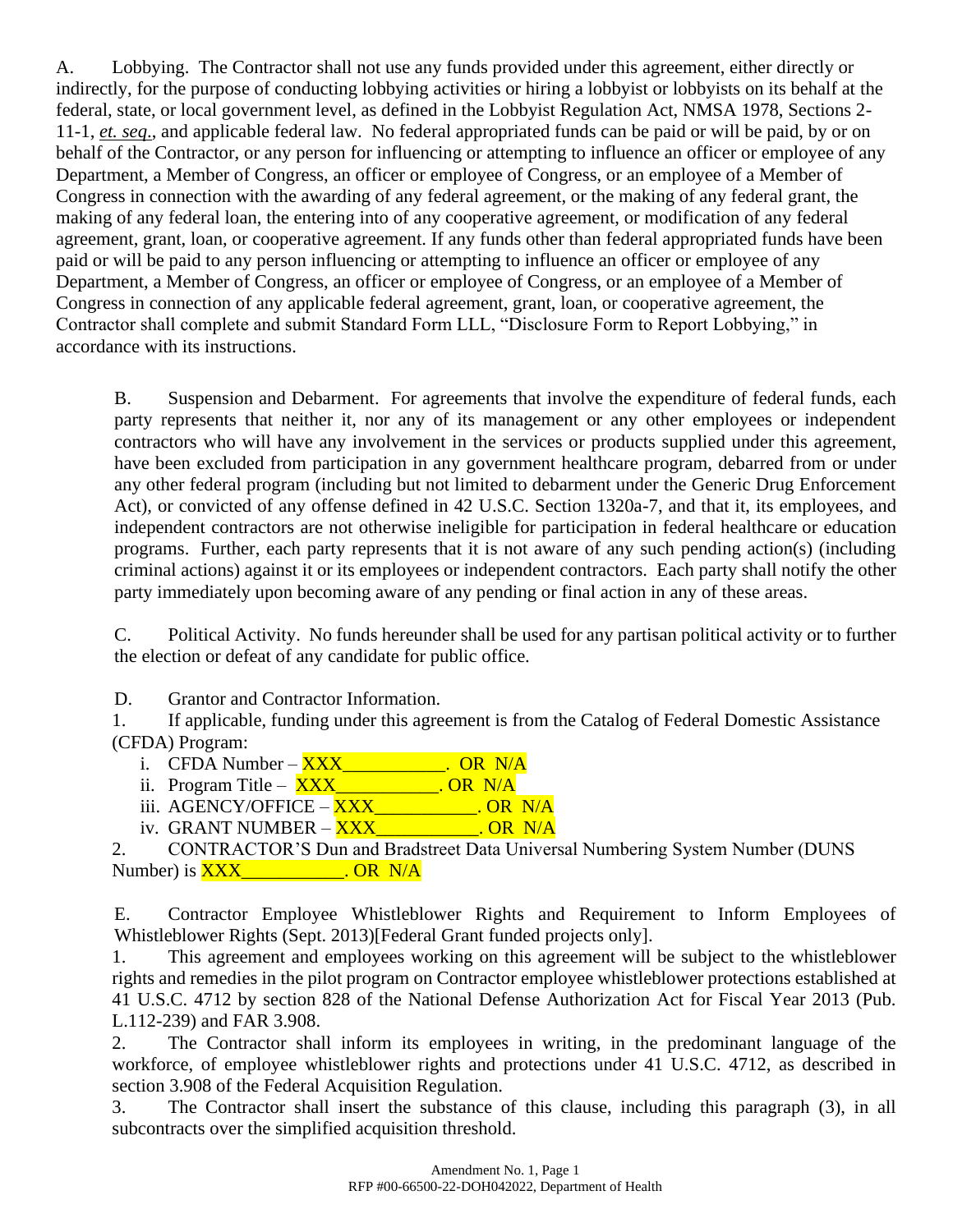F. For agreements and subgrants that involve the expenditure of federal funds for amounts in excess of \$150,000, requires the Contractor to agree to comply with all applicable standards, orders or regulations issued pursuant to the Clean Air Act (42 U.S.C. 7401-7671q) and the Federal Water Pollution Control Act as amended (33 U.S.C. 1251-1387). Violations must be reported to the Federal awarding agency and the Regional Office of the Environmental Protection Agency (EPA).

G. Byrd Anti-Lobbying Amendment (31 U.S.C. 1352) — For agreements that involve the expenditure of federal funds, Contractors that apply or bid for an agreement exceeding \$100,000 must file the required certification. Each tier certifies to the tier above that it will not and has not used federal appropriated funds to pay any person or organization for influencing or attempting to influence an officer or employee of any agency, a member of Congress, officer or employee of Congress, or an employee of a member of Congress in connection with obtaining any federal agreement, grant or any other award covered by 31 U.S.C. 1352. Each tier must also disclose any lobbying with non-federal funds that takes place in connection with obtaining any federal award. Such disclosures are forwarded from tier to tier up to the non-federal award.

H. For agreements that involve the expenditure of federal funds, Contractor must comply with section 6002 of the Solid Waste Disposal Act, as amended by the Resource Conservation and Recovery Act. The requirements of Section 6002 include procuring only items designated in guidelines of the Environmental Protection Agency (EPA) at 40 CFR part 247 that contain the highest percentage of recovered materials practicable, consistent with maintaining a satisfactory level of competition, where the purchase price of the item exceeds \$10,000 or the value of the quantity acquired during the preceding fiscal year exceeded \$10,000; procuring solid waste management services in a manner that maximizes energy and resource recovery; and establishing an affirmative procurement program for procurement of recovered materials identified in the EPA guidelines.

*{Include I (below) only if the Contractor is a federally funded sub-recipient}*

I. For agreements which involve the expenditure of federal funds, and under which the Contractor is considered a subrecipient, the provisions of Appendix A shall apply and are incorporated herein. The operating code of this agreement is 00000005.

# **29. Governing Bodies.**

The parties agree that if the Contractor has one or more Governing Bodies, the Governing Bodies of the Contractor shall have the right and responsibility to establish policy for the Contractor, and shall be elected to ensure that such policy is established by the Governing Bodies in an impartial and independent manner. Nothing herein shall in any way restrict the authority of the Governing Bodies from appropriately delegating day-to-day management responsibilities to its employees, agent, or agents. By such delegation, employees and/or agents of the Contractor must conduct the operation of the Contractor consistent with the policies and procedures approved by the Governing Bodies.

# **30. Property.**

A. Title to all property furnished by the Agency shall remain in the Agency. Title to all property acquired by the Contractor, including acquisition through lease-purchase agreement, for the cost of which the Contractor is to be reimbursed as a direct item of cost under this agreement shall immediately vest in the Agency upon delivery of such property to the Contractor. Title to other property, the costs of which is to be reimbursed to the Contractor under this agreement, shall immediately vest in the Agency upon 1) issuance for use of such property in the performance of this agreement or 2) use of such property in the performance of this agreement or 3) reimbursement of the cost thereof by the Agency, whichever first occurs.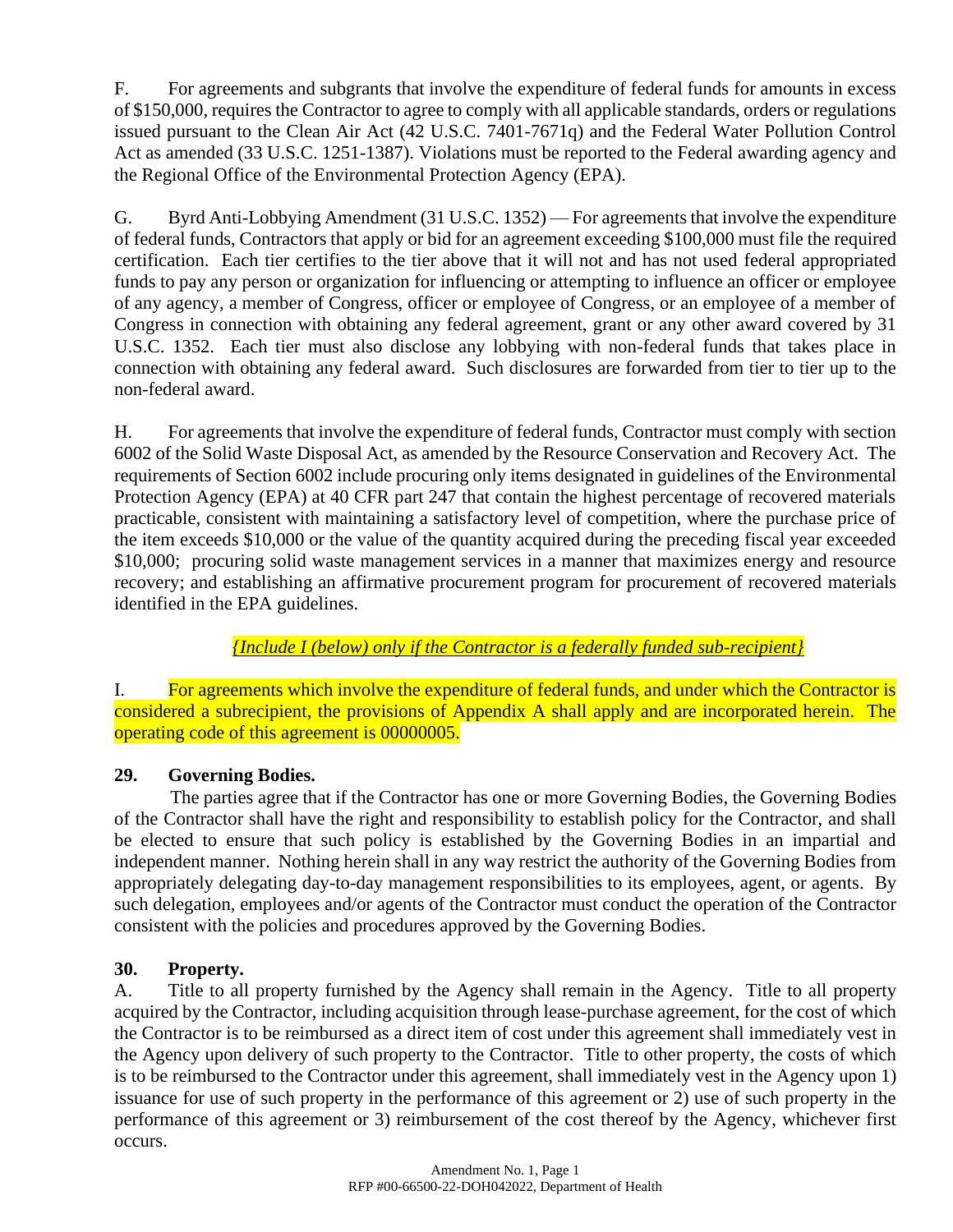B. Title to the Agency property shall not be affected or lose its identity by reason of affixation to any realty or attachment at law.

C. The Contractor shall maintain a property inventory and administer a program of maintenance, repair, and protection of Agency property so as to assure its full availability and usefulness for performance under this agreement. In the event the Contractor is indemnified, reimbursed, or otherwise compensated for any loss or destruction of, or damage to Agency property during the period of this agreement, it shall use the proceeds to repair or replace the Agency property.

### **IN WITNESS WHEREOF, the parties have executed this Agreement as of the date of signature by the GSD/SPD Contracts Review Bureau below.**

| Agency                                                | Date: |
|-------------------------------------------------------|-------|
| Agency's Legal Counsel - Certifying legal sufficiency | Date: |
| Agency's Chief Financial Officer                      | Date: |
| Contractor                                            | Date: |

The records of the Taxation and Revenue Department reflect that the Contractor is registered with the Taxation and Revenue Department of the State of New Mexico to pay gross receipts and compensating taxes.

ID Number: **00-000000-00-0**

By: \_\_\_\_\_\_\_\_\_\_\_\_\_\_\_\_\_\_\_\_\_\_\_\_\_\_\_\_\_\_\_\_\_\_\_\_\_\_\_\_\_\_\_\_ Date:\_\_\_\_\_\_\_\_\_\_\_\_\_

Taxation and Revenue Department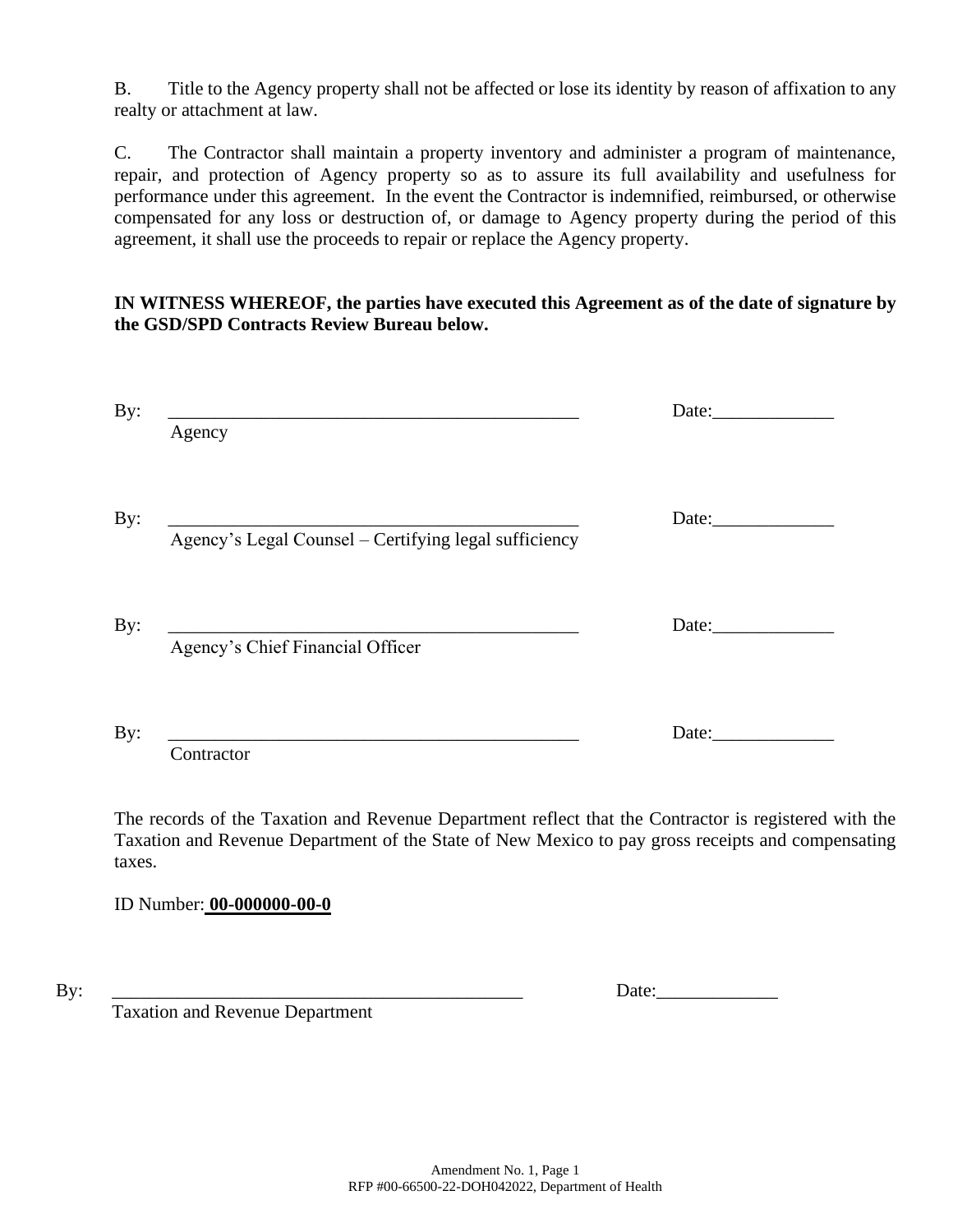This Agreement has been approved by the GSD/SPD Contracts Review Bureau:

By: \_\_\_\_\_\_\_\_\_\_\_\_\_\_\_\_\_\_\_\_\_\_\_\_\_\_\_\_\_\_\_\_\_\_\_\_\_\_\_\_\_\_\_\_ Date:\_\_\_\_\_\_\_\_\_\_\_\_\_

GSD/SPD Contracts Review Bureau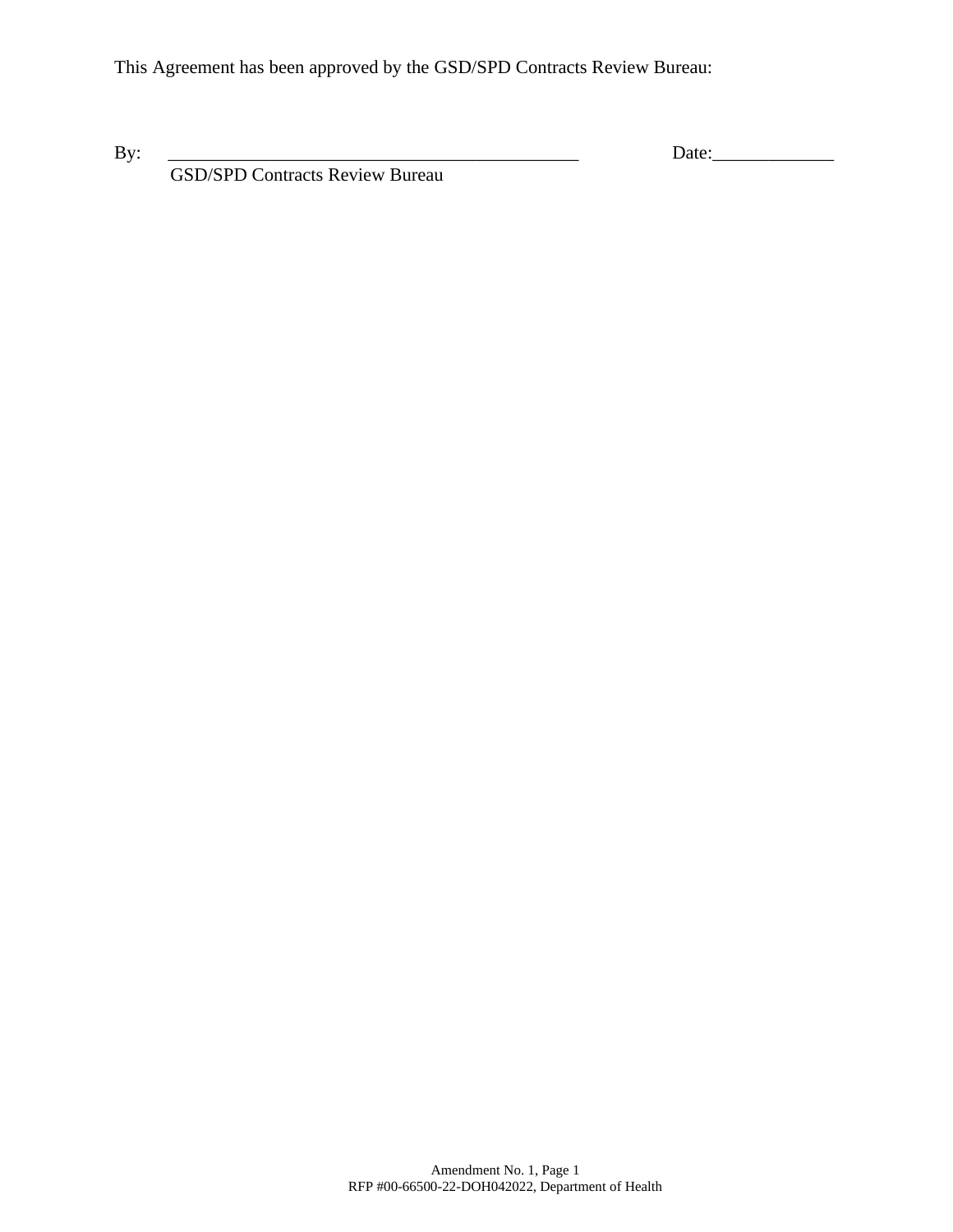#### APPENDIX A

(1) Federal Award Identification.

(i) Contractor name (the name associated with its unique entity identifier: \_\_\_\_\_\_\_\_\_\_\_\_\_\_\_\_\_\_\_\_\_\_\_\_\_\_\_\_\_\_\_\_\_\_\_\_\_\_\_\_\_\_\_\_\_\_\_\_\_\_\_\_\_\_\_\_\_\_\_\_\_\_\_\_\_\_\_\_\_\_\_. (ii) Contractor 's unique entity identifier: (iii) Federal Award Identification Number (FAIN): **Letter Access 2014** (iv) Federal award date (2 C.F.R. §200.39 and/or 45 C.F.R. §75.2 Federal award date) of award to the Agency by the awarding agency:  $\sqrt{\frac{1}{2} \cdot \frac{1}{2} \cdot \frac{1}{2} \cdot \frac{1}{2} \cdot \frac{1}{2} \cdot \frac{1}{2} \cdot \frac{1}{2} \cdot \frac{1}{2} \cdot \frac{1}{2} \cdot \frac{1}{2} \cdot \frac{1}{2} \cdot \frac{1}{2} \cdot \frac{1}{2} \cdot \frac{1}{2} \cdot \frac{1}{2} \cdot \frac{1}{2} \cdot \frac{1}{2} \cdot \frac{1}{2} \cdot \frac{1}{2} \cdot \frac{1}{2} \cdot \frac{$ (v) Subaward Period of Performance Start and End Dates: \_\_\_\_\_\_\_\_\_\_\_\_\_\_\_\_\_\_\_\_\_\_\_. (vi) Amount of federal funds obligated by this action by the Agency to the Contractor:

(vii) Total amount of federal funds obligated to the Contractor by the Agency including the current obligation:

(viii) Total amount of the federal award committed to the Contractor by the Agency:

(ix) Federal award project description, responsive to the Federal Funding Accountability and Transparency Act (FFATA): \_\_\_\_\_\_\_\_\_\_\_\_\_\_\_\_\_\_\_\_\_\_\_\_\_\_\_\_\_\_\_\_\_\_\_\_\_\_\_\_\_\_\_\_\_\_\_

\_\_\_\_\_\_\_\_\_\_\_\_\_\_\_\_\_\_\_\_\_\_\_\_\_\_\_\_\_\_\_\_\_\_\_\_\_\_\_\_\_\_\_\_\_\_\_\_\_\_\_\_\_\_\_\_\_\_\_\_\_\_\_\_\_\_\_\_\_\_\_.

(x) Name of awarding agency, Agency, and contact information for awarding official of the Agency:

(xi) CFDA Number and Name; identify the dollar amount made available under each Federal award and the CFDA number at time of disbursement:

\_\_\_\_\_\_\_\_\_\_\_\_\_\_\_\_\_\_\_\_\_\_\_\_\_\_\_\_\_\_\_\_\_\_\_\_\_\_\_\_\_\_\_\_\_\_\_\_\_\_\_\_\_\_\_\_\_\_\_\_\_\_\_\_\_\_\_\_\_\_\_.

\_\_\_\_\_\_\_\_\_\_\_\_\_\_\_\_\_\_\_\_\_\_\_\_\_\_\_\_\_\_\_\_\_\_\_\_\_\_\_\_\_\_\_\_\_\_\_\_\_\_\_\_\_\_\_\_\_\_\_\_\_\_\_\_\_\_\_\_\_\_\_.

 $(xii)$  Identification of whether the award is  $R&D$ :

\_\_\_\_\_\_\_\_\_\_\_\_\_\_\_\_\_\_\_\_\_\_\_\_\_\_\_\_.

(xiii) Indirect cost rate for the federal award (including if the de minimis rate is charged per 2  $C.F.R. 200.414$  and/or 45  $C.F.R.$  §75.414):

(2) The Contractor shall use the federal award in accordance with all requirements imposed by federal statutes, regulations and the terms and conditions of the federal award.

(3) The Contractor shall comply with any additional requirements needed in order for the Agency to meet its own responsibility to the awarding agency including identification of any required financial and performance reports, as specified in the notice of grant opportunity, the Agency's grant application, and the notice of federal award.

(4) An approved federally recognized indirect cost rate negotiated between the Contractor and the federal government or, if no such rate exists, either a rate negotiated between the Agency and the Contractor (in compliance with 2 C.F.R. Part 200 and/or 45 C.F.R. Part 75), or a de minimis indirect cost rate as defined in 2 C.F.R. §200.414(f) and/or 45 C.F.R. §75.414(f) is listed in this Agreement.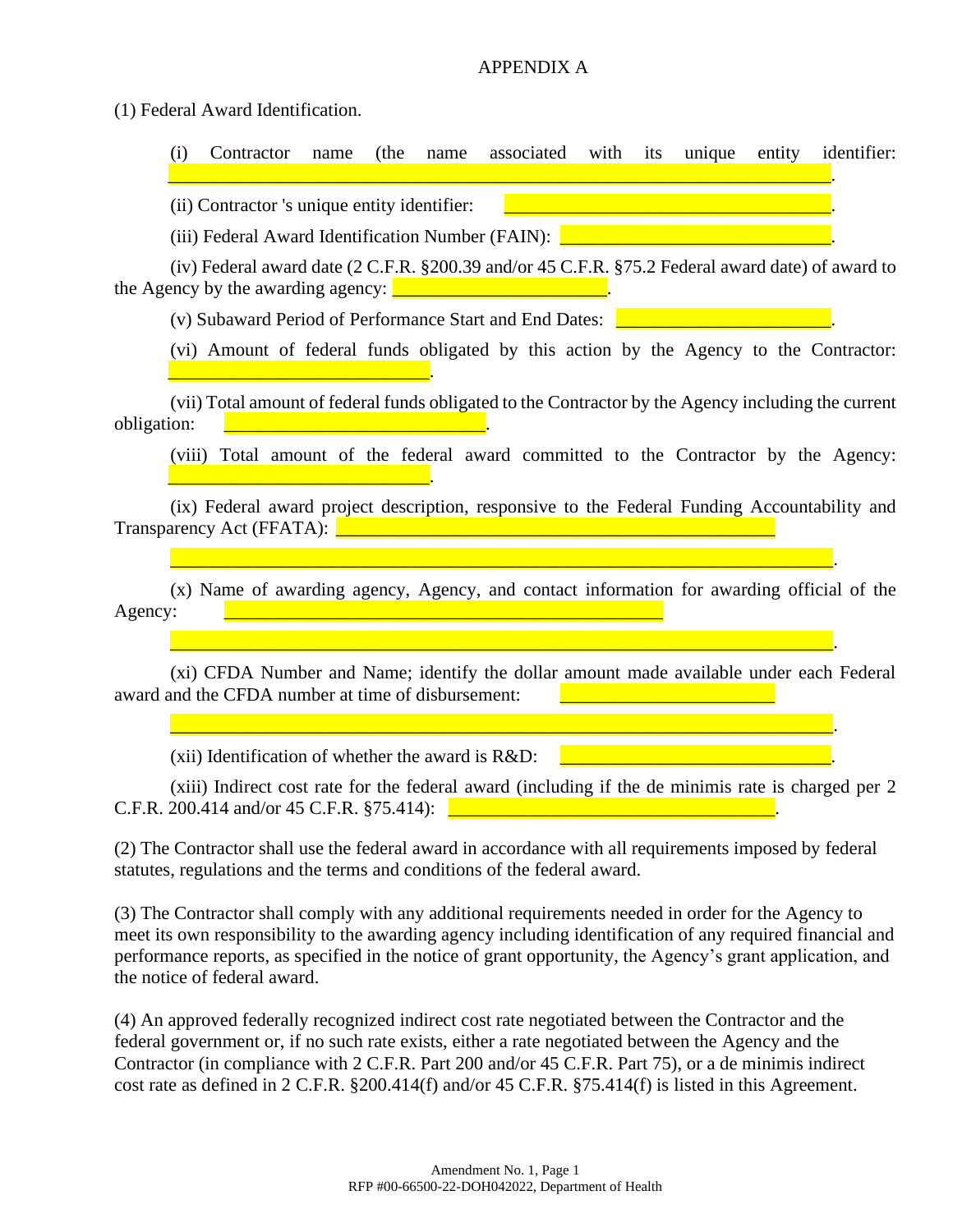(5) The Contractor shall permit the Agency and its auditors to have access to the Contractor's records and financial statements as necessary for the Agency to meet the requirements of 2 C.F.R. Part 200 and/or 45 C.F.R Part 75.

(6) The Contractor shall comply with the appropriate terms and conditions concerning closeout of the subaward as applicable pursuant to 2 C.F.R. §200.343 and/or 45 C.F.R. §75.381.

(7) In order to evaluate the Contractor's risk of noncompliance with federal statutes, regulations, and the terms and conditions of the subaward for purposes of determining the appropriate subrecipient monitoring described in paragraphs (d) and (e) of 2 CFR §200.331 and/or 45 C.F.R. §75.352, the Agency is authorized to consider such factors as:

(i) The Contractor's prior experience with the same or similar subawards;

(ii) The results of previous audits including whether or not the Contractor received a Single Audit in accordance with 2 C.F.R. Part 200 and/or 45 C.F.R. Part 75, subpart F, and the extent to which the same or similar subaward has been audited as a major program; (iii) Whether the Contractor has new personnel or new or substantially changed systems; and

(iv) The extent and results of awarding agency monitoring (e.g., if the Contractor also receives federal awards directly from an awarding agency).

(8) The Agency is authorized to consider imposing specific subaward conditions upon the Contractor if appropriate as described in 2 C.F.R. §200.207 and/or 45 C.F.R. §75.207.

(9) The Agency is authorized to monitor the activities of the Contractor as necessary to ensure that the subaward is used for authorized purposes, in compliance with federal statutes, regulations, and the terms and conditions of the subaward; and that subaward performance goals are achieved. Agency monitoring of the Contractor may include:

(i) Reviewing financial and performance reports required by the Agency;

(ii) Following-up and ensuring that the Contractor takes timely and appropriate action on all deficiencies pertaining to the federal award provided to the Contractor from the Agency detected through audits, on-site reviews, and other means;

(iii) Issuing a management decision for audit findings pertaining to the federal award provided to the Contractor from the Agency as required by 2 C.F.R. §200.521 and/or 45 C.F.R. §75.521.

(10) Depending upon the Agency's assessment of risk posed by the Contractor (as described in paragraph (7) of this section Appendix), the Agency is authorized to utilize the following monitoring tools to ensure proper accountability and compliance with program requirements and achievement of performance goals:

(i) Providing Contractors with training and technical assistance on program-related matters; and

(ii) Performing on-site reviews of the Contractor's program operations;

(iii) Arranging for agreed-upon-procedures engagements as described in 2 C.F.R. §200.425 and/or 45 C.F.R. §75.425;